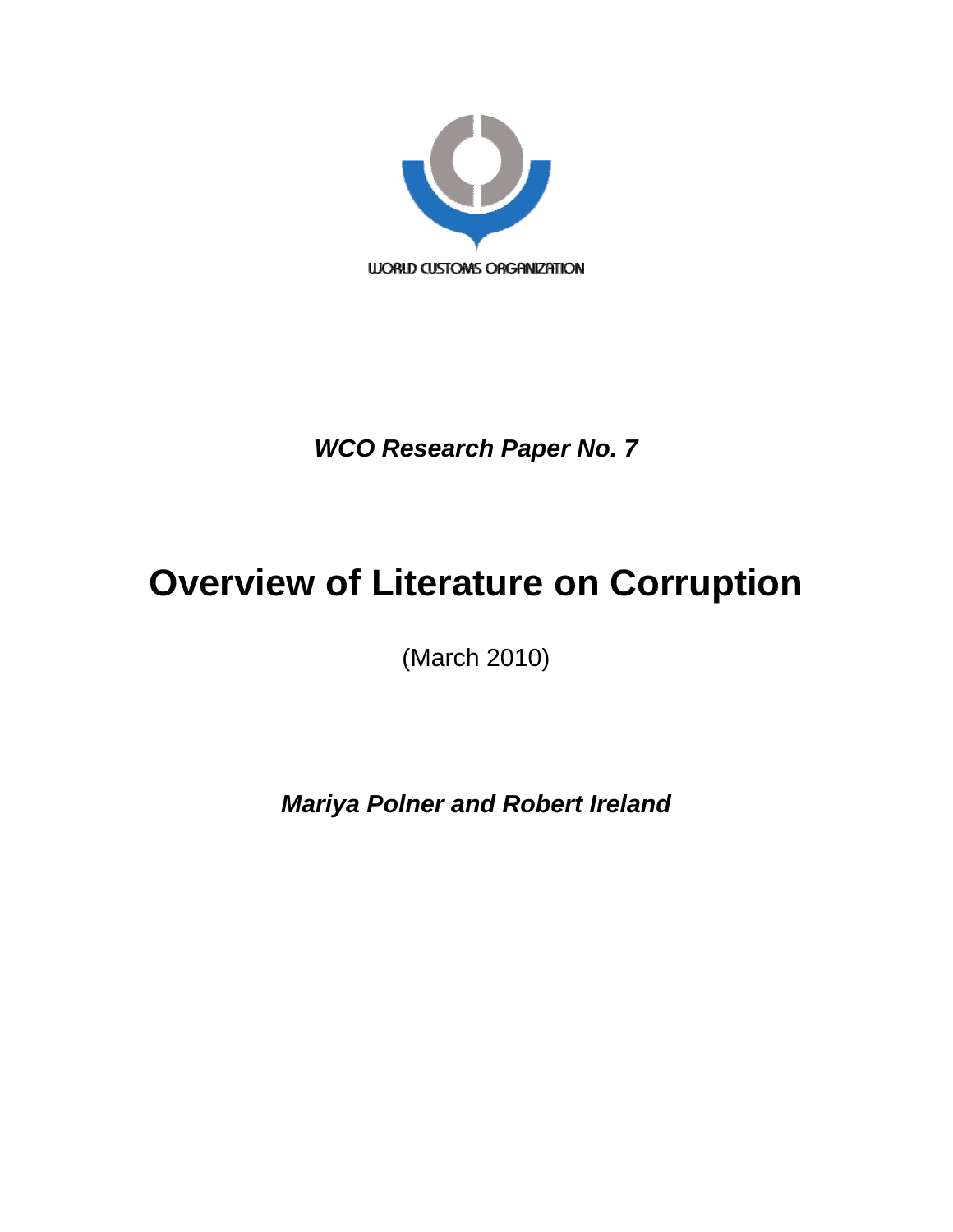### **Abstract**

Strategies for reducing corruption have been widely discussed in academic literature and other research. This paper briefly summarizes relevant and interesting literature on corruption that may be useful to WCO Members. The literature cited in this paper cover various corruption research themes, including an anti-corruption theoretical framework, legal framework, case studies, policy recommendations, and economic analysis. A more extensive bibliography that also includes anti-corruption international legal instruments is presented at the end of the paper. Interested readers can draw their own conclusions based on the analysis in the studies which can also serve as general background and avenues for further research.

#### **Key words**

Corruption, Integrity, Customs

#### **Acknowledgements**

This paper was written by Mariya Polner and Robert Ireland of the WCO's Research and Strategies Unit in the Office of the Secretary General.

#### **Disclaimer**

The WCO Research Paper Series disseminates the findings of work in progress to encourage the exchange of ideas about Customs issues. The views and opinions presented in this paper are those of the authors and do not necessarily reflect the views or policies of the WCO or WCO Members.

#### **Note**

All WCO Research Papers are available on the WCO public website: [www.wcoomd.org.](http://www.wcoomd.org/) The authors may be contacted via [communication@wcoomd.org.](mailto:communication@wcoomd.org)

Copyright © 2010 World Customs Organization. All rights reserved. Requests and enquiries concerning translation, reproduction and adaptation rights should be addressed to copyright@wcoomd.org.

-----------------------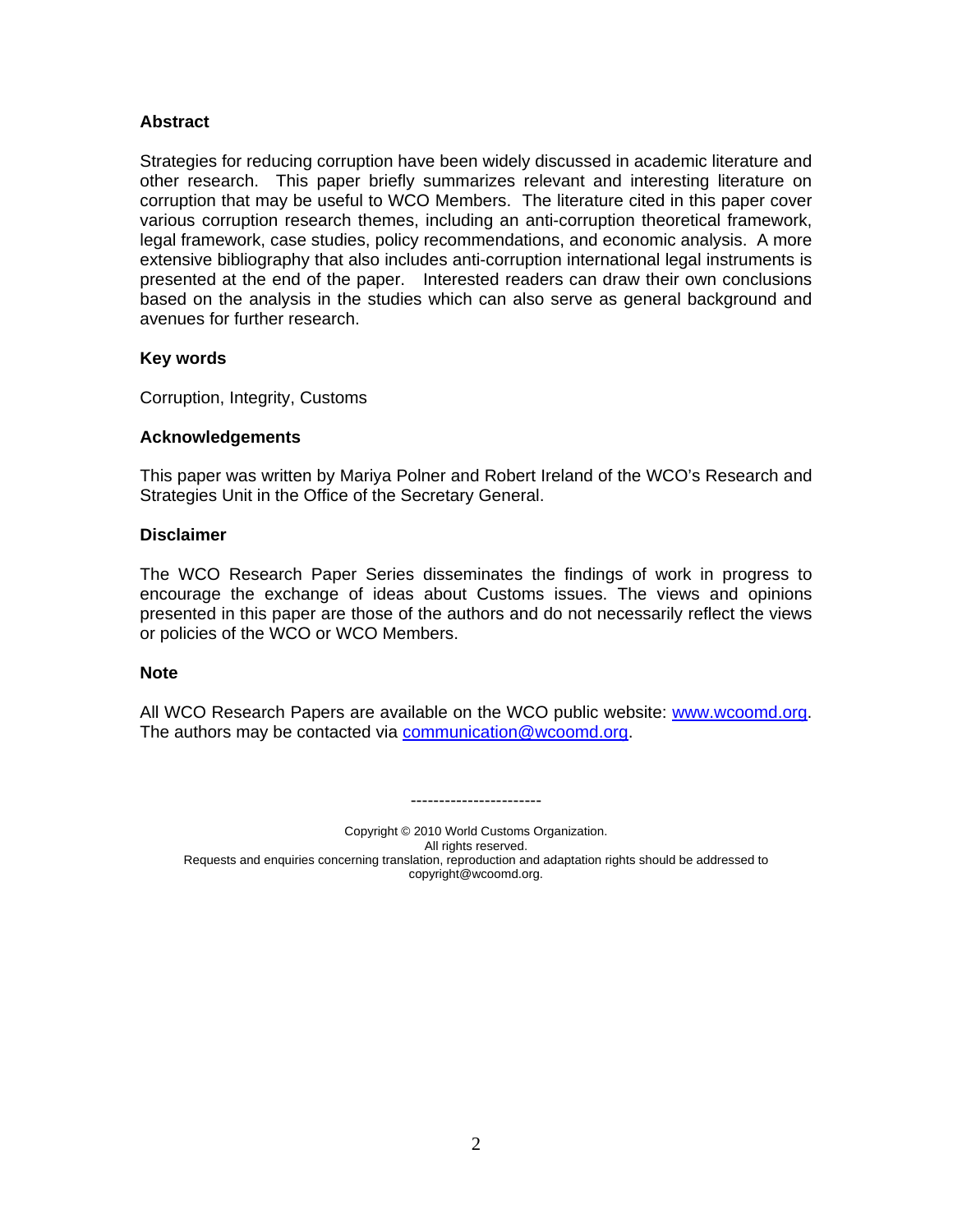#### **Introduction**

Anti-corruption has been on the WCO's policy agenda for many years. Many of the strategies for reducing corruption have been widely discussed in academic literature and other research. This paper briefly summarises relevant and interesting literature on this topic that would be useful to WCO Members.

There are many definitions of corruption. The classic definition, which was particularly in vogue in the 1990s, is "*the misuse of public power for private gain."* Jeremy Pope, the former head of Transparency International, has defined corruption as "*the misuse of entrusted power for private benefit*" (Pope 2000:2). For more discussion on these definitions, see Amundsen (2000), and Michael and Polner (2008).

There is evidence that *inefficiency* is one of the causes of corruption and academic literature supports this contention (see for example, Anderson and Gray 2007; Ferreira, Engelschalk, and Mayville 2007). Thus, this would imply that implementation of the standards contained in the core WCO instruments (in particular, the revised Kyoto Convention and the Harmonized System) are especially helpful for reducing corruption.

The WCO does not make any value judgments on the literature listed in this document and it is not meant to represent the position or opinions of the WCO or its Members.

It is worth noting that evaluating the quality of published literature is a difficult endeavor. Important considerations include but are not limited to, is the article peer-reviewed; does it use appropriate social science methodology; has it been supported by other peerreviewed articles and other social scientists; are there well reasoned critical views to the thesis; and do the findings have external validity (can they be generalised from the unique setting to other populations and conditions).

The biggest obstacle to combating corruption relates to difficulties in measuring it empirically due to its clandestine nature. Many corruption measurement methodologies use perception, which is of questionable validity and reliability. Thus, developing and using tools to effectively and accurately measure corruption can assist policymakers to better evaluate current situations and develop policy options.

The literature cited in this document cover various corruption research themes, including an anti-corruption theoretical framework, legal framework, case studies, policy recommendations, and economic analysis. A more extensive bibliography that also includes anti-corruption international legal instruments is presented at the end of the paper. Interested readers can draw their own conclusions based on the analysis in the studies which can also serve as general background and avenues for further research.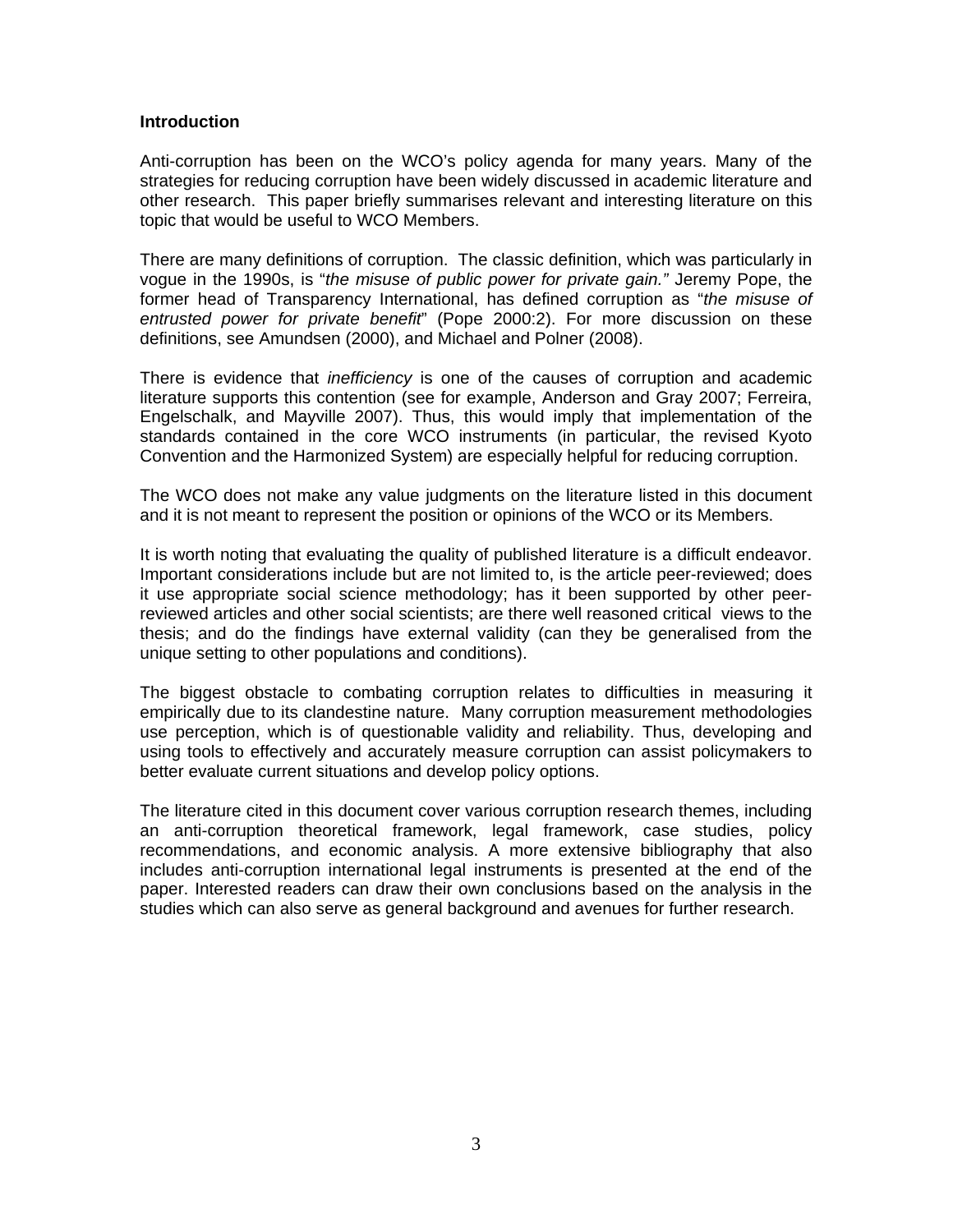#### **Literature Summary**

#### **Anderson, H. James and Cheryl W. Gray (2007), "Policies and Corruption Outcomes" in** *Anticorruption in Transition 3. Who is Succeeding…and Why?,* **The World Bank, pp. 43-77.**

The authors analyse corruption in several Eastern European countries in 2002-2005. The authors assert that during this period customs related bribery decreased in many countries due to systematic efforts to combat corruption that included the revision of legislation, implementing risk analysis, random audit, and stronger enforcement and sanctions mechanisms. Drawing from a project on trade and transport facilitation in Southeast Europe led by the US, the World Bank, the EU and eight participating governments, the authors also note a positive impact of international cooperation for streamlining procedures in these countries which they assert led to improve efficiency and lower corruption.

#### **Baltaci, Mustafa and Serdar Yilmaz (2006),** *Keeping an Eye on Subnational Governments: Internal Control and Audit at Local Levels***, The World Bank.**

The authors give a detailed analysis of modern internal control and audit systems in governmental agencies. They assert that in the studied countries the reformers manage to build such systems on the national level, but neglected the local governmental level. To aid implementation of the system on the local level, they offer a conceptual framework for internal control and audit. In addition to guidelines on establishing the system, the publication also provides country examples which public administration practitioners may find useful when developing their own frameworks. Despite its orientation towards the local level, the publication can serve as a platform for the development of internal audit and internal control systems in any public administration.

# **Cantens, Thomas, Gaël Raballand and Samson Bilangna (2010), "Reforming Customs by measuring performance: a Cameroon case study,"** *World Customs Journal* **4, No. 2, pp. 55-74.**

Public-sector corruption is a problem without easy solutions. Much of the academic literature describes the problem and its impact on the organization, but fails to offer possible solutions, especially ones that are social scientifically sound in that they can be benchmarked and measured over time. In this paper, the authors present the formulation, implementation, and evaluation of the use of performance contracts between the Customs Director General and frontline officers conducted at the Cameroon Customs.

## **De Sousa, Luis (2006), "European Anti-Corruption Agencies: Protecting Community's Financial Interests in a Knowledge-based, Innovative and Integrated Manner," Final Report, OLAF, Lisbon.**

This publication is a report on the development of European anti-corruption agencies. The report covers the process of agency establishment, its different institutional formats, mandate and scope of action. It analyses conditions of success and failure of such agencies. The report also discusses results achieved during the workshops on issues related to anticorruption agency strategies and day-to-day management. Drawing from national experiences, this report provides an overview of the agencies and gives recommendations for their further development.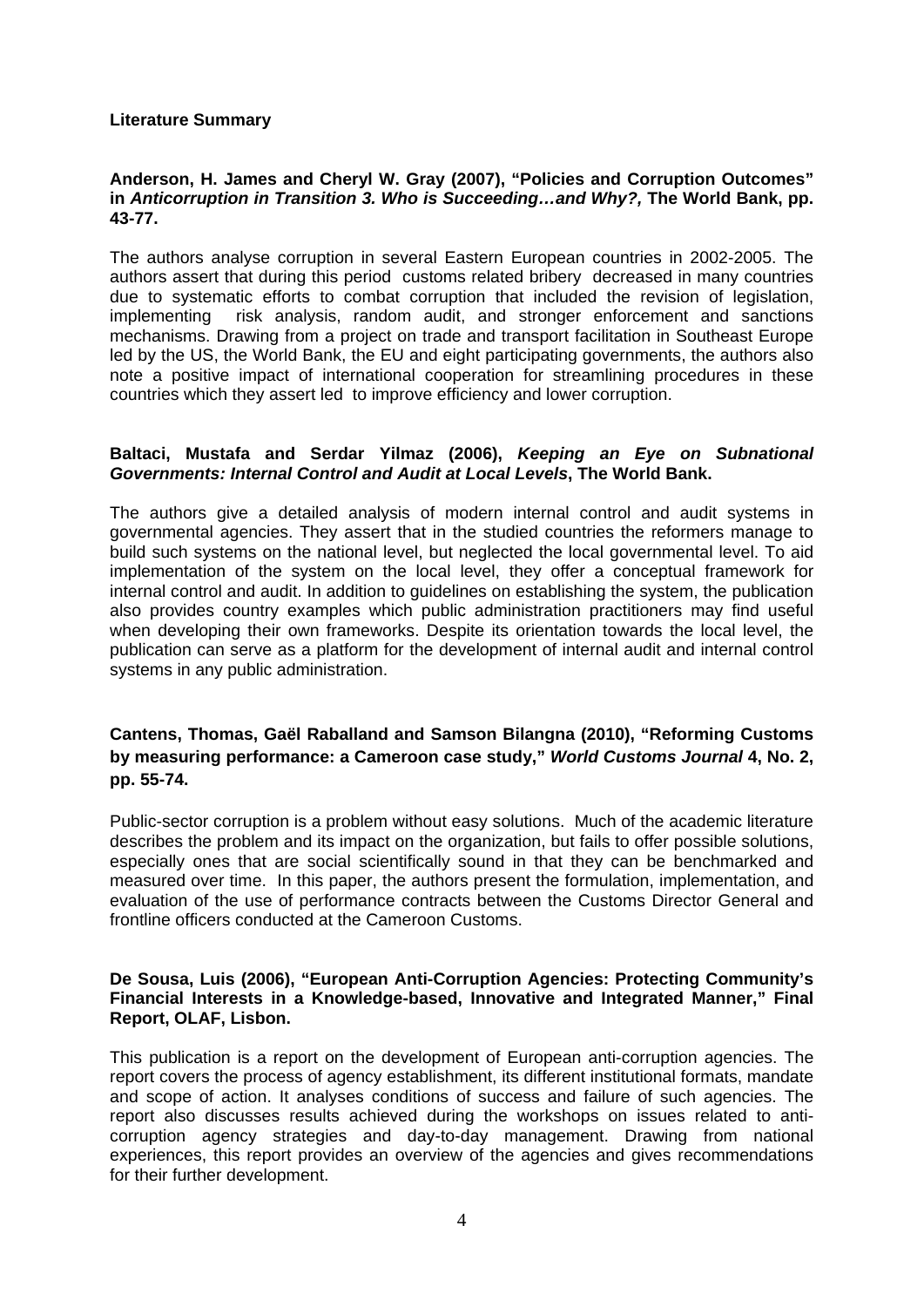#### **Ferreira, Carlos, Michael Engelschalk, and William Mayville (2007), "The Challenge of Combating Corruption in Customs Administrations," in J. Edgardo Campos and Sanjav Pradhan,** *The Many Faces of Corruption: Tracking Vulnerabilities at the Sector Level,* **The World Bank, pp. 367-386.**

Deriving from the Klitgaard (1998) theoretical framework, the authors develop a corruption risk map related to combating illicit trade, weakness of the legal and regulatory system, inefficient HR system and lack of an appropriate accountability system. They support and further develop the argument of Tuan Minh Le (2007) on the correlation between corruption and size of the shadow market. Having identified the risks of corruption, the authors give an overview of strategies to reduce it. In their case study they come to the same conclusion as Fjeldstadt (1998) that raising salary levels does not necessarily enhance ethical behaviour, though salary levels should at least correspond to a living wage. The authors advocate limiting opportunities for rent seeking behaviour by simplifying and streamlining the legal operational framework, computerising business processes, introducing a code of ethics with strong managerial support on both central and local levels, revising HR policy, modernising procedures, using risk-based controls, establishing an internal audit unit, performancerelated bonuses, and an open and transparent relationship with the private sector.

#### **Fjeldstad, Odd-Helge (2003), "Fighting Fiscal Corruption: Lessons from the Tanzania Revenue Authority,"** *Public Administration and Development* **23, pp. 165-175.**

The author analyses the impact of Revenue Authority (RA) establishment on corruption. In his case study, he states that tax revenues collected by the new Revenue Authority grew significantly within the first three years after the organizational restructuring. Subsequently, however, tax revenues declined and corruption rose. One of Fjeldstad's conclusions is that salary is one of several factors affecting the behavior of revenue officers. He notes that in an environment where there is a demand for corrupt services and a low accountability, a wage increase might be regarded as an extra bonus on top of bribes. Thus while higher salaries might be a short-term solution it should be only one component of a reform programme in order to reduce incentives for corruption. He discusses HR policies, noting that they may lead to corruption in case of large layoffs when former tax officers are recruited by the private sector as sources of insider knowledge. He underlines the necessity of more comprehensive administrative reforms backed up by political will in order to achieve sustainable improvements.

# **Heineman, Ben W. and Fritz Heimann (2006), "The Long War Against Corruption,"**  *Foreign Affairs.*

The article discusses corruption in developing countries. After describing corruption's effects on national economies, the authors discuss the demand and supply sides of corruption. They suggest different strategies to mitigate corruption including consideration of the cultural dimension of the problem. Understanding the cultural aspect, they argue, helps strengthen enforcement, prevention and state building. After giving an overview of the existing international legal treaties to fight corruption, the authors contend that ensuring compliance with these treaties is important and call for a more rigorous monitoring to determine whether governments live up to their commitments. At the same time, the transnational corporations, which are often a source of corruption and a target for extortion, should be fundamental in an anti-corruption strategy. In conclusion the authors underline that corruption inhibits development and economic growth and undermines assistance programmes.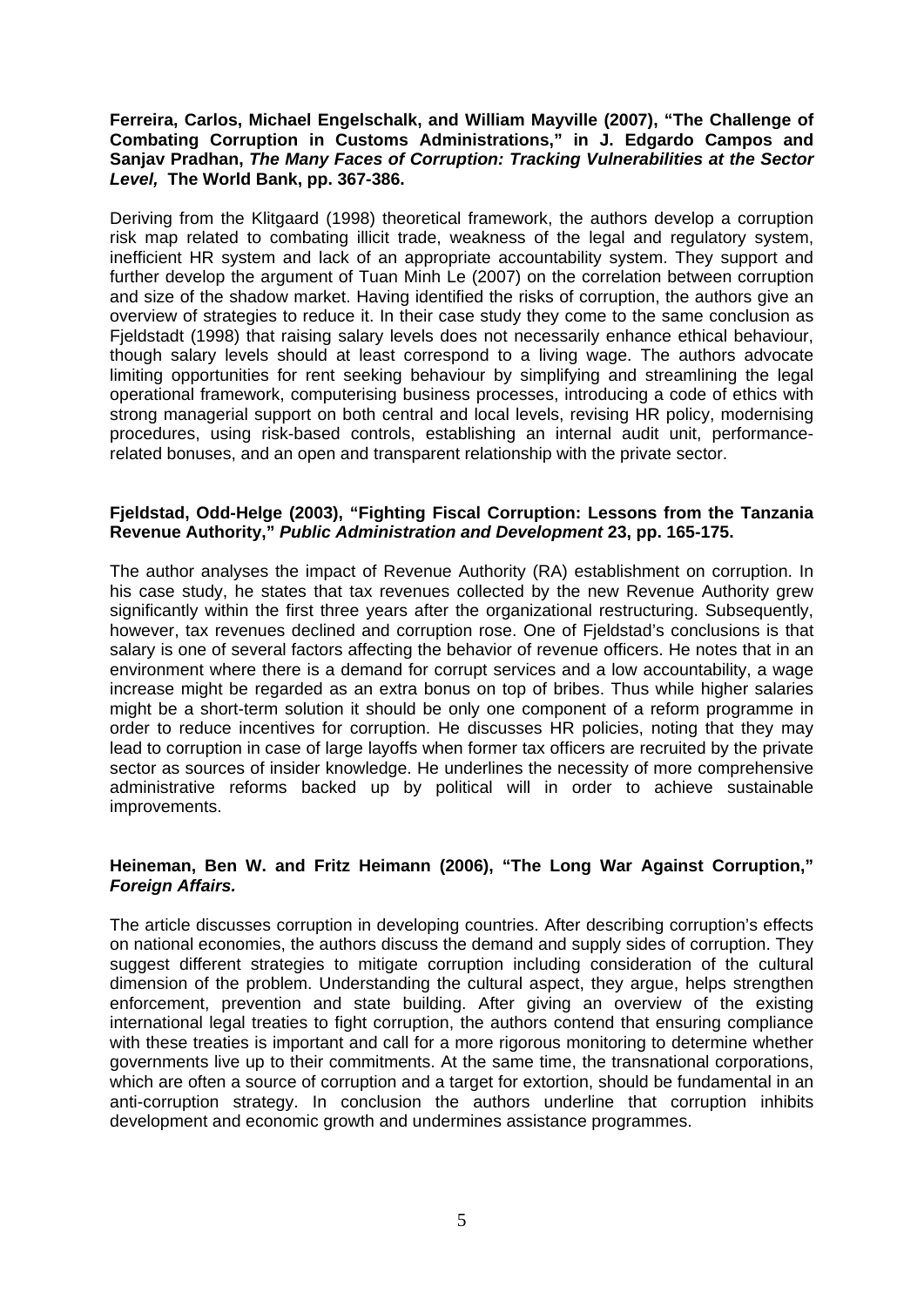### <span id="page-5-0"></span>**Hors, Irene (2001), "Fighting Corruption in Customs Administration: What Can We Learn From Recent Experience?," Working Paper No.175, OECD Development Centre.**

This paper researches the nature of corruption in customs, suggests practical steps to reduce it, and provides an analysis of programme failures and successes. The findings are based on three case studies of countries which have conducted reforms. The author's view on the drivers of corruption is similar to Klitgaard (1998): lack of efficient control, discretionary power and the possibility to work within a network. Thus a new strategy should target all three elements. She argues that depending on the type and level of corruption, a different set of measures is needed to achieve positive results and any anti-corruption strategy should fit the economic and political profile of the corruption problem.

## **Klemencic, Goran and Janez Stusek (2007),** *Specialised Anti-Corruption Institutions, Review of Models***, OECD.**

The OECD report is dedicated to different models of specialised anti-corruption agencies. Based on a number of criteria, the authors have identified three general models: multipurpose agencies with law enforcement powers; law enforcement agencies, departments and units; and preventive, policy development and coordination institutions. The authors provide a comparative overview of these institutions and measure their performance using qualitative and quantitative indicators, as well as OECD and Group of States against Corruption (GRECO) country reports. They give a detailed description of the case studies chosen for every type of the institution and offer possible solutions for common problems.

# **Klitgaard, Robert (1998),** *Controlling Corruption***, Berkeley: University of California Press.**

This book uses the principal-agent-client framework to explain the phenomenon of corruption, where the principal (a policymaker) authorises his agent (a civil servant) to provide services to clients (service recipients). Within this framework Klitgaard defines three conditions under which corruption is more likely to occur: a monopoly of power by agents (e.g. customs officers) over clients (e.g. traders/taxpayers); discretionary decision power over provision of services from the side of the agents and low level of accountability of agents in front of principals. Within this framework Klitgaard identifies the costs and benefits as well as incentives and sanctions for corruption. Using case studies he answers more practical questions related to the policy decisions in order to combat corruption: he describes the policy instruments to deal with the expected gain of the corrupt act, the enforcement mechanisms and probability of being caught. The book's emphasis is on the "why, what and how" in anti-corruption policy.

### **Le, Tuan Minh (2007), "Combating Corruption in Revenue Administration: an Overview," in J. Edgardo Campos and Sanjav Pradhan,** *The Many Faces of Corruption: Tracking Vulnerabilities at the Sector Level,* **The World Bank, pp. 335-338.**

In this article, the author argues that there is a correlation between countries with high levels of corruption and large shadow economies.<sup>[1](#page-5-0)</sup> This can result in the depletion of the tax base and thus diminishing state revenue. The author suggests that corruption drives enterprises out of the formal sector in order to be more competitive compared to those that already use

1

 $1$  For the economic reasoning and econometric arguments supporting this equation see Schneider, Friedrich, and Dominik Enste (2000), "Shadow Economies around the World: Size, Causes, and Consequences." IMF Working Paper WP/00/26*International Monetary Fund*, Washington, DC.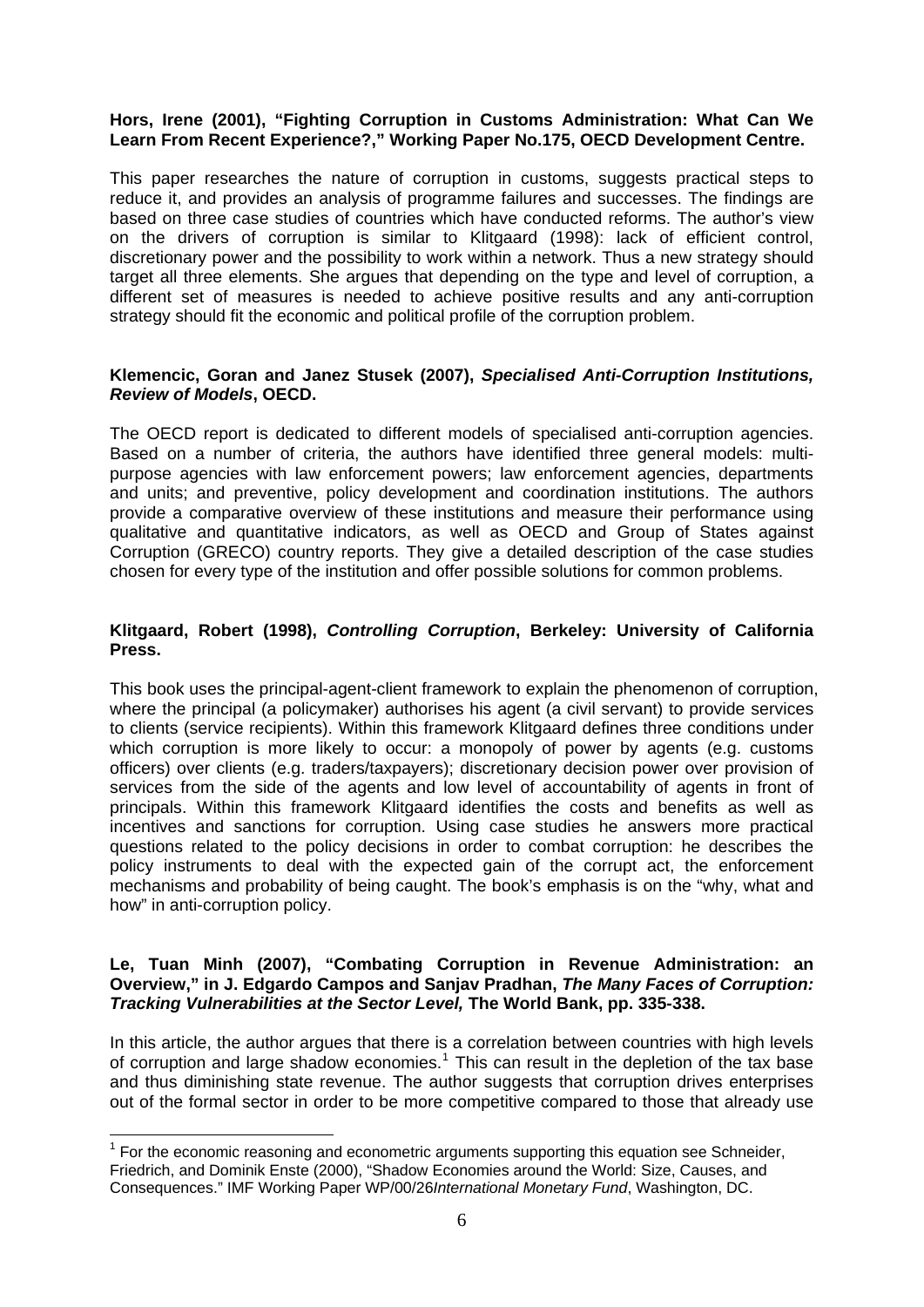unfair business practices. Thus the development of the formal economy is undermined. Moreover, taken that in some countries customs is responsible for aspects of security, corruption may facilitate the transit of weapons, drugs and other prohibited items.

#### **McLinden, Gerard (2005), "Integrity in Customs," in Luc de Wulf and Jose Sokol,**  *Customs Modernization Handbook***, The World Bank, pp. 67-89.**

This article gives an overview of the theory of corruption and its operational peculiarities in customs. He re-interprets Klitgaard's framework on anti-corruption strategies and activities by tailoring it to customs. Based on the ten principles of the Arusha Declaration he presents best practices for the reform process. The author concludes by encouraging a whole-ofgovernment approach to tackle corruption and suggests that any anti-corruption strategy should address both motive and opportunity.

### **Michael, Bryane and Mariya Polner (2008), "Fighting Corruption on the Transdnistrian Border: Lessons from Failed and New Successful Anti-Corruption Programmes,"**  *Transition Studies Review* **15:3, Springer, pp. 524-541***.*

This paper is based on the practical experience of designing national anti-corruption strategies. It examines the problems of the legislation in place and action planning as well as refers to the issue of the best organizational model to combat corruption. In conclusion the authors argue that implementation of a risk management system and introduction of investigation and prosecution mechanisms can be effective in reducing corruption.

# **Sampford, Charles, Arthur Shacklock, Carmel Connors, and Fredrick Galtung (2006),**  *Measuring Corruption***, London: Ashgate.**

As a contribution to research on measuring corruption as being critical to the design of successful anti-corruption policies, this book examines methods to measure corruption, including the Transparency International's Corruption Perception Index and Bribery Perception Index. The limits and functions of the corruption indices and other measurement tools are discussed. The book discusses the indices reliability, and whether regular surveys can measure changes in corrupt behavior. The authors also give an overview and evaluate the methodologies used in different countries.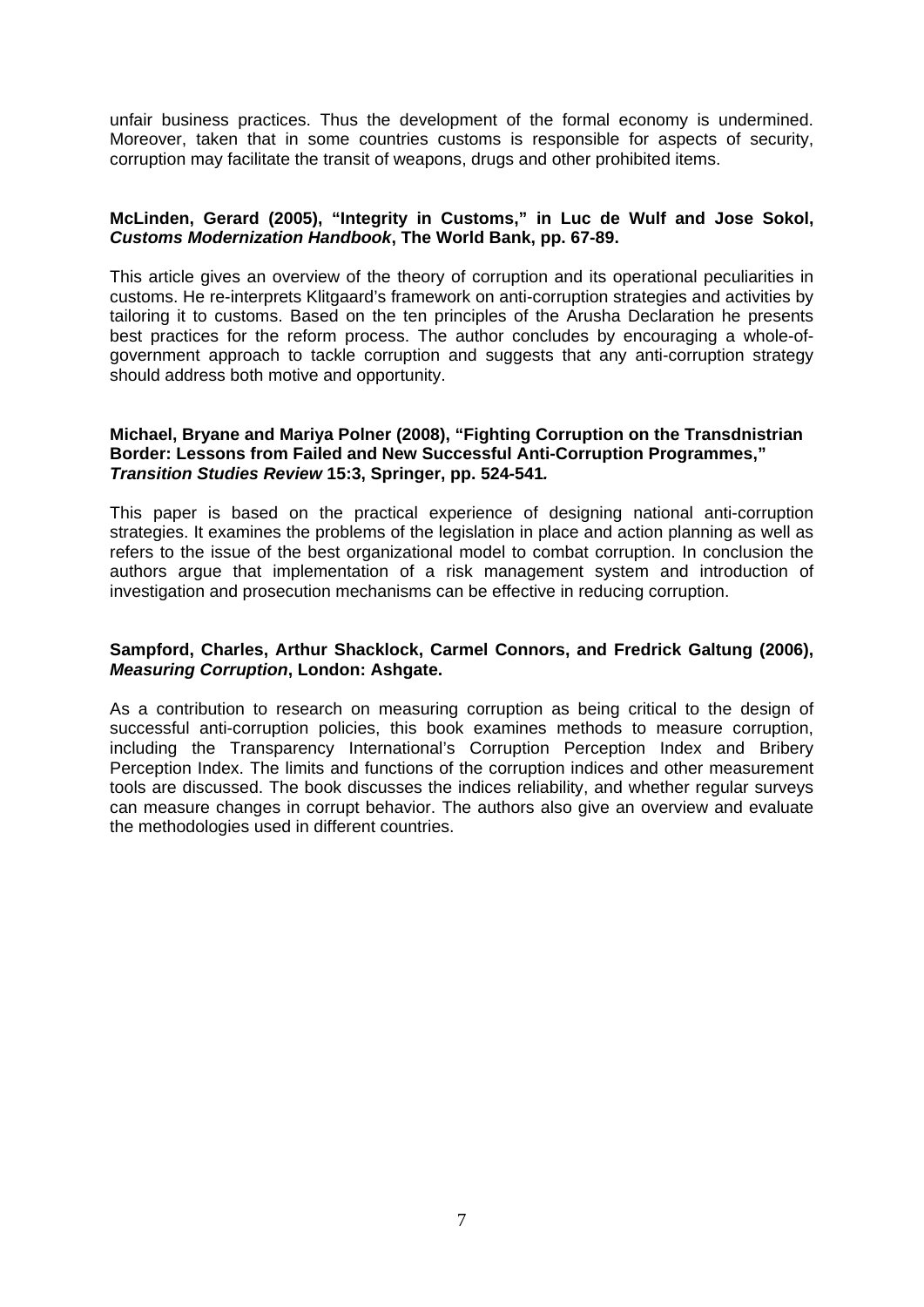# **Bibliography**

- 1. Anderson, H. James and Cheryl W. Gray (2007), "Policies and Corruption Outcomes" in *Anticorruption in Transition 3. Who is Succeeding…and Why?,* The World Bank, pp. 43-77.
- 2. Amundsen, Inge (2000), "Analysis and definition of corruption and its common forms," Published by the Utstein Anti-Corruption Resource Centre.
- 3. Baltaci, Mustafa and Serdar Yilmaz (2006), *Keeping an Eye on Subnational Governments: Internal Control and Audit at Local Levels*, The World Bank.
- 4. Cantens, Thomas (2007), "La réforme de la douane camerounaise à l'aide d'un logiciel des Nations Unies ou l'appropriation d'un outil de finances publiques," *Afrique contemporaine* No 223-224/3-4, pp. 289-307.
- 5. Cantens, Thomas (2009), "Être chef dans les douanes camerounaises, entre titular chief, idéal-type et big katika," *Afrique contemporaine* No 230, pp. 83-100.
- 6. Cantens, Thomas, Gaël Raballand and Samson Bilangna (2010), "Reforming Customs by measuring performance: a Cameroon case study," *World Customs Journal* 4, No. 2, pp. 55-74.
- 7. Cantens, Thomas (2010), "Is it Possible to Reform a Customs Administration? The Role of the Customs Elite on the Reform Process in Cameroon," *United Nations University, World Institute for Development Economics Research*, Working Paper 2010/118.
- 8. De Sousa, Luis (2006), "European Anti-Corruption Agencies: Protecting Community's Financial Interests in a Knowledge-based, Innovative and Integrated Manner," Final Report, OLAF, Lisbon.
- 9. Ferreira, Carlos, Engelschalk Michael and William Mayville (2007), "The Challenge of Combating Corruption in Customs Administrations," in J. Edgardo Campos and Sanjav Pradhan, *The Many Faces of Corruption: Tracking Vulnerabilities at the Sector Level,* pp. 367-386.
- 10. Fjeldstad, Odd-Helge (2003), "Fighting Fiscal Corruption: Lessons from the Tanzania Revenue Authority," *Public Administration and Development* 23, pp. 165-175.
- 11. Fjeldstad, Odd-Helge (2005), *Revenue Administration and Corruption,* Utstein Anti-Corruption Resource Centre.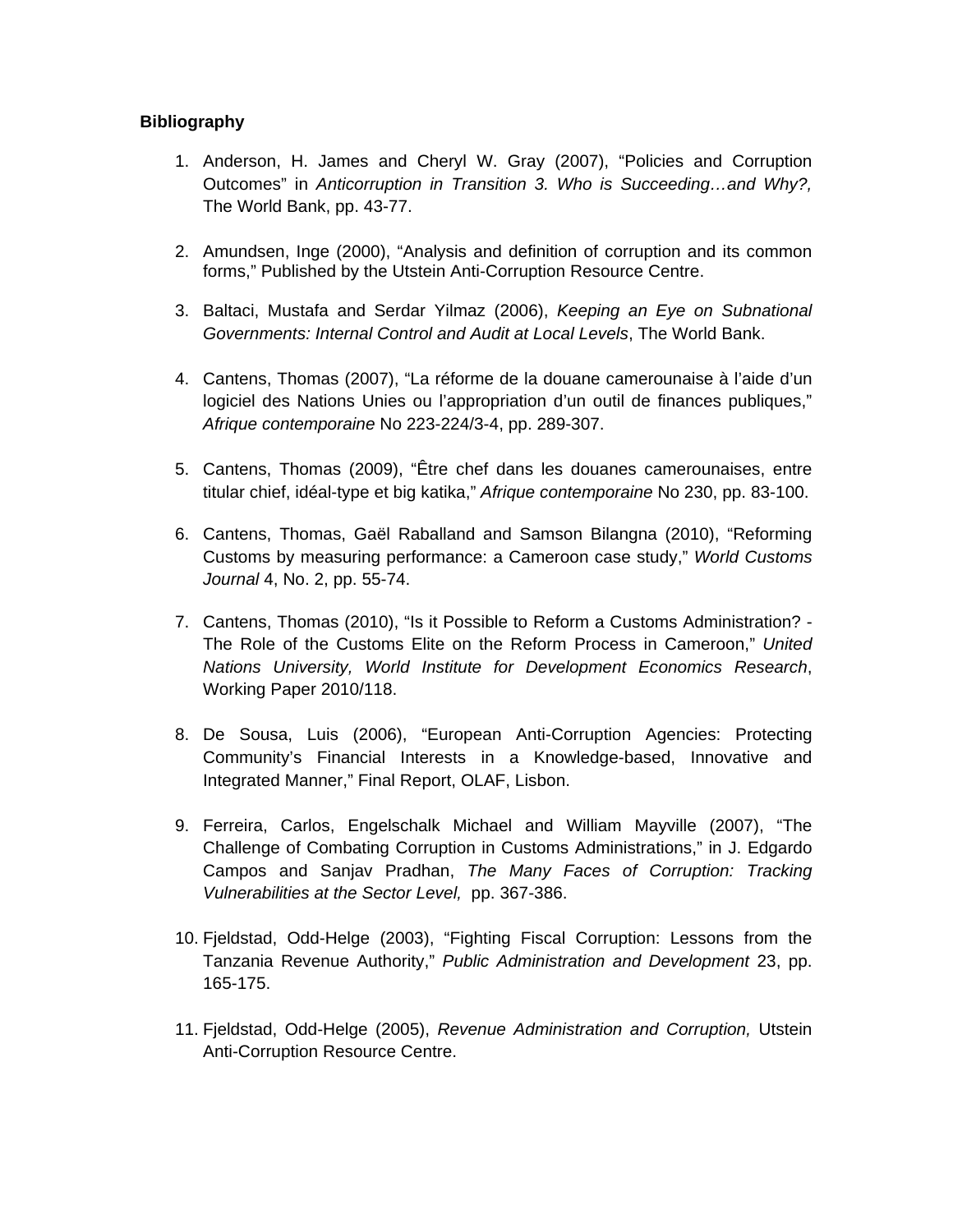- 12. Heineman, Ben W. and Fritz Heimann (2006), "The Long War Against Corruption," *Foreign Affairs.*
- 13. Hors, Irene (2001), "Fighting Corruption in Customs Administration: What Can We Learn From Recent Experience?," Working Paper No.175, OECD Development Centre.
- 14. Klemencic, Goran and Janez Stusek (2007), *Specialised Anti-Corruption Institutions, Review of Models*, OECD.
- 15. Klitgaard, Robert (1998), *Controlling Corruption*, Berkeley: University of California Press.
- 16. Le, Tuan Minh (2007), "Combating Corruption in Revenue Administration: an Overview," in J. Edgardo Campos and Sanjav Pradhan, *The Many Faces of Corruption: Tracking Vulnerabilities at the Sector Level,* pp. 335-338.
- 17. Libom, Minette Li Likeng, Thomas Cantens, and Samson Bilangna (2009), *Gazing into the mirror: operational internal audit in Cameroon Customs,* Discussion Paper No 8., The World Bank.
- 18. McLinden, Gerard (2005), "Integrity in Customs," in de Wulf, Luc and Jose Sokol, *Customs Modernization Handbook*, The World Bank, pp. 67-89.
- 19. Michael, Bryane (2005), "Some Issues in Anti-Corruption Training in Central and Eastern Europe," *Preventing Corruption in Public Administration,* Council of Europe.
- 20. Michael, Bryane and Mariya Polner (2008), "Fighting Corruption on the Transdnistrian Border: Lessons from Failed and New Successful Anti-Corruption Programmes," *Transition Studies Review* 15:3, Springer, pp.524-541*.*
- 21. Michael, Bryane and Habit Hajirini (2008), "The Effective Implementation of the Anti-Corruption Conventions," *Journal of European Union Criminal Law* 3(4), *pp. 128-133.*
- 22. Michael, Bryane and Nigel Moore (2010), "What do we know about corruption (and anti-corruption) in Customs?," *World Customs Journal* 4, No. 1.
- 23. Mikuriya, Kunio (2005), "Integrity: a Cornerstone for Economic Development and Security," Speech at Global Forum IV on Fighting Corruption and Safeguarding Integrity, Brasilia, June 5-9.
- 24. OECD (2000), "The Fight against Bribery and Corruption," Policy Brief, *OECD Observer.*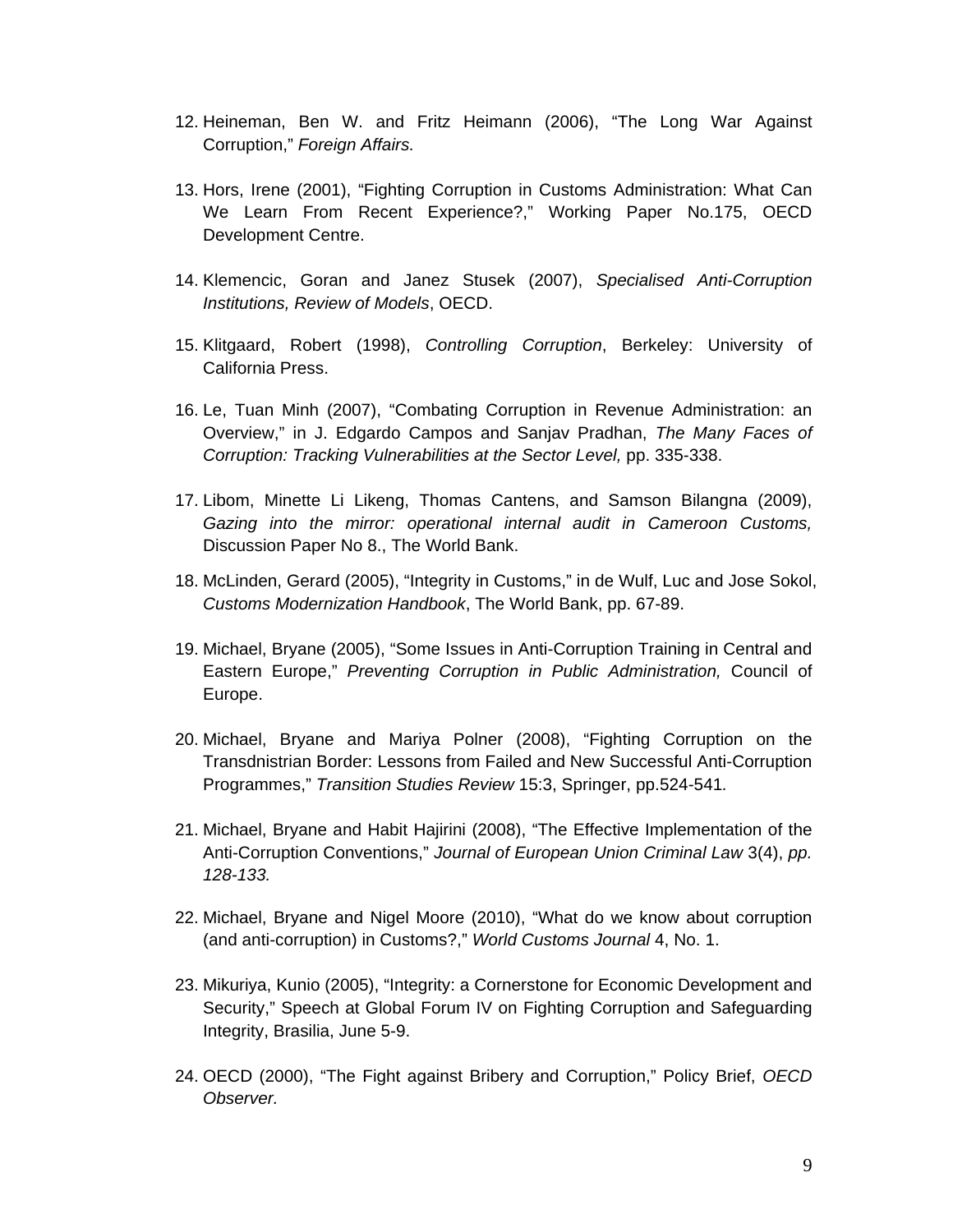- 25. Passas, Nikos (1997), "Causes and Consequences of Corruption," a paper presented at the 8<sup>th</sup> International Anti-Corruption Conference, available at <http://www.8iacc.org/papers/npassas.html>
- 26. Pope, Jeremy (2000), *Confronting Corruption: The Elements of a National Integrity System (TI Source Book)*, Berlin: TI.
- 27. Sampford Charles, Arthur Shacklock, Carmel Connors, Fredrick Galtung (2006), *Measuring Corruption*, London: Ashgate.
- 28. Schneider, Friedrich, and Dominik Enste (2000), "Shadow Economies around the World: Size, Causes, and Consequences," IMF Working Paper WP/00/26*International Monetary Fund*, Washington, DC.
- 29. Steves, Franklin and Alan Rousso (2003), "Anti-Corruption Programmes in Post-Communist Transition Countries and Changes in Business Environment, 1999- 2002," *EBRD Working Paper* No.85.
- 30. WCO (2007), *Compendium of Integrity Best Practices*.
- 31. United Nations (2004), *Global Programme Against Corruption, UN Anti-Corruption Toolkit*, Vienna.
- 32. Zuleta, Juan Carols, Leyton Alberto and Enrique Fanta Ivanovic (2007), "Combating Corruption in Revenue Administration: the Case of VAT Refunds in Bolivia," in J. Edgardo Campos and Sanjav Pradhan, *The Many Faces of Corruption: Tracking Vulnerabilities at the Sector Level, pp. 339-366.*

#### **International Legal Framework**

- 1. Council of Europe (1997), *Resolution (97) 24 on the Twenty Guiding Principles for the Fight Against Corruption,* adopted by the Committee of Ministers, available at <http://www.coe.int/t/dghl/monitoring/greco/documents/Resolution(97)24\_EN.pdf  $\geq$
- 2. Council of Europe (1999), *Criminal Law Convention on Corruption*, STE No. 173, available at <http://conventions.coe.int/treaty/en/treaties/html/173.htm>
- 3. Council of Europe (1999), *Civil Law Convention on Corruption*, STE No. 174, available at <http://conventions.coe.int/Treaty/EN/treaties/html/174.htm>
- 4. Council of Europe (2003), *Additional Protocol to the Criminal Law Convention on Corruption*, available at